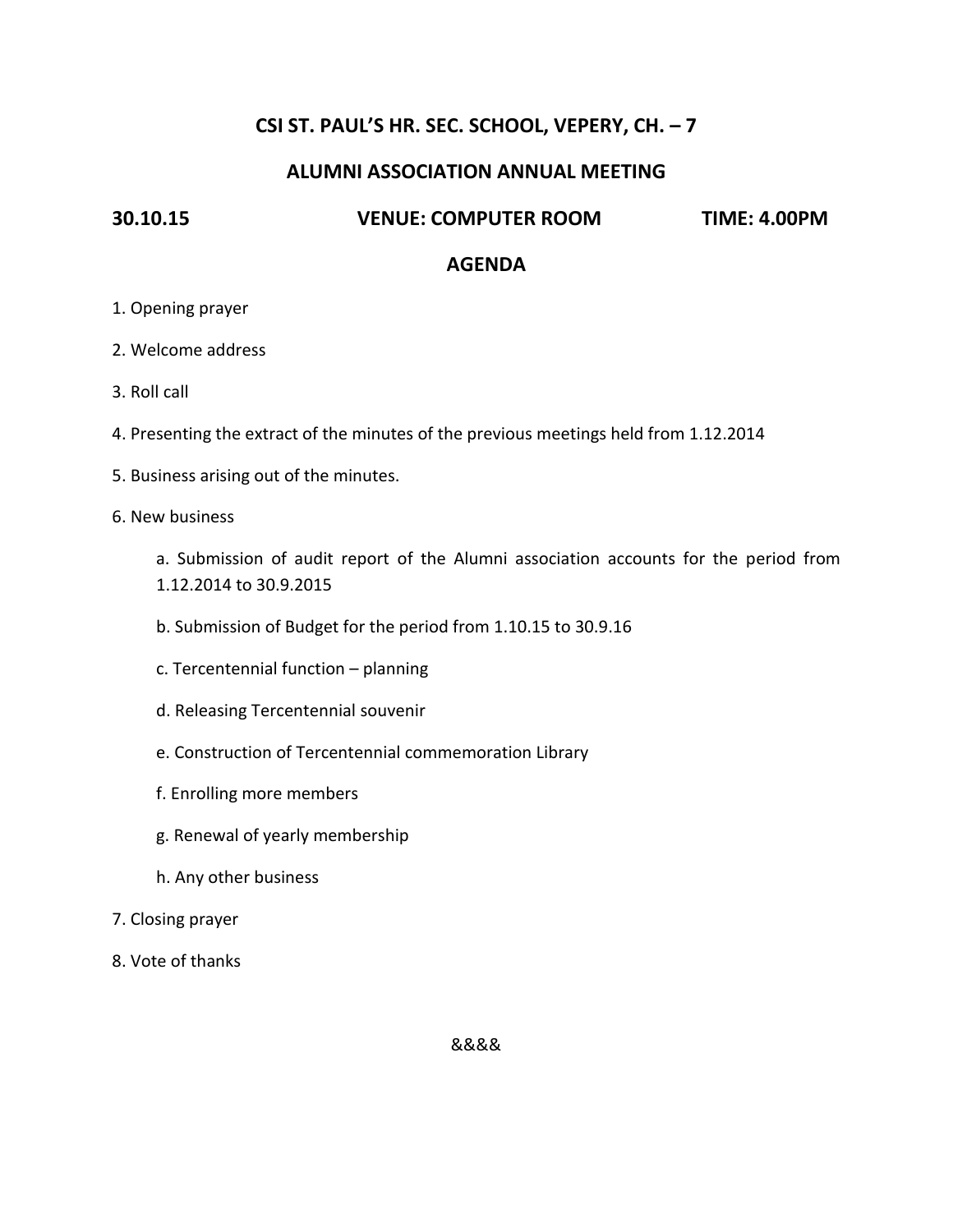## **ALUMNI ASSOCIATION**

## **EXTRACT OF THE MINUTES OF THE MEETINGS HELD FROM 1.12.2014**

1. MEMBERSHIP: It is suggested in all the meetings that more and more old students have to be enrolled in the association. Necessary efforts must be taken to collect and enroll more old students in the association.

2. MEMBERSHIP FEES: .A membership fees have to be collected from every member. The following tariff is recommended by the members

| <b>ANNUAL</b> | <b>LIFE</b> | <b>DONOR</b> |  |  |
|---------------|-------------|--------------|--|--|
| Rs.500/-      | Rs. 1,500/- | Rs. 10,000/- |  |  |

3. OLD STUDENTS DAY: Old Students Day has to be celebrated on 1.5.2015

4. The Rules and Regulations for the association have to be framed.

5. The Old Students are categorized in to four batches as 1945 – 1960, 1961 – 1980, 1981 -2000 and 2001 – 2014. A steering committee must be formed by choosing four old students from each batch.

6. The TRICENTENNIAL FUNCTION have to be celebrated in a grand manner in the month of January, 2016.

7. The sign boards have to be installed to indicate the reaching of 300 year in the life of the school.

8. To remember the Tercentennial year, a commemoration library building must be constructed at the cost of Rs.30, 00,000/-

9. The Alumni are suggested to give articles and photos for publishing in the Tercentennial Commemoration Souvenir, KANMALAI -300.

10. It is suggested in the meeting that an identity card must be given to every subscribed member of the association.

@@@@@@@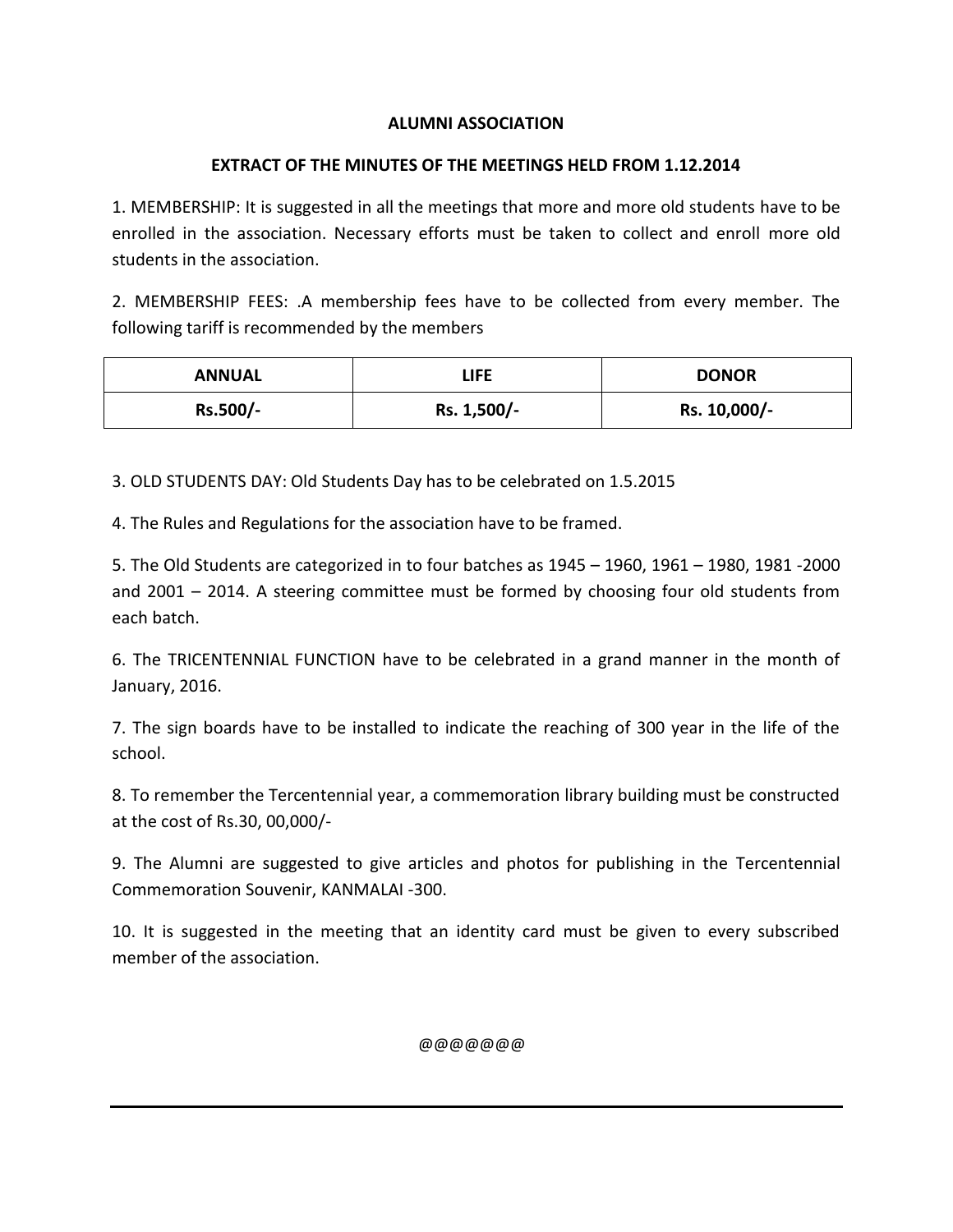# **CSI ST. PAUL'S HR. SEC. SCHOOL,VEPERY, CHENNAI -7**

#### **ALUMNI ASSOCIATION**

#### **CASH BOOK FOR THE YEAR 2015 – 2016**

|                       | <b>RECEIPTS</b>                        |             |             | <b>PAYMENTS</b> |       |                                 |             |             |  |
|-----------------------|----------------------------------------|-------------|-------------|-----------------|-------|---------------------------------|-------------|-------------|--|
| <b>DATE</b>           | <b>DETAILS</b>                         | <b>CASH</b> | <b>BANK</b> | <b>DATE</b>     | V.NO. | <b>DETAILS</b>                  | <b>CASH</b> | <b>BANK</b> |  |
| 4.5.15                | <b>TFR</b>                             |             | 3000.00     | 4.7.15          |       | C/B                             |             | 26,500.00   |  |
| $\boldsymbol{\prime}$ | <b>DEPOSIT-</b><br><b>SUBSCRIPTION</b> |             | 23,500.00   |                 |       |                                 |             |             |  |
|                       | <b>TOTAL</b>                           |             | 26,500.00   |                 |       | <b>TOTAL</b>                    |             | 26,500.00   |  |
| 5.5.15                | O/B                                    |             | 26,500.00   | 5.5.15          |       | C/B                             |             | 67,000.00   |  |
|                       | <b>SUBSCRIPTION</b>                    |             | 6500.00     |                 |       |                                 |             |             |  |
|                       | $^{\prime\prime}$                      |             | 1500.00     |                 |       |                                 |             |             |  |
|                       | $^{\prime\prime}$                      |             | 2500.00     |                 |       |                                 |             |             |  |
|                       | $^{\prime\prime}$                      |             | 6500.00     |                 |       |                                 |             |             |  |
|                       | $\boldsymbol{\prime}$                  |             | 3500.00     |                 |       |                                 |             |             |  |
| 5.5.15                | $\prime$                               |             | 5000.00     |                 |       |                                 |             |             |  |
|                       | $^{\prime\prime}$                      |             | 12,000.00   |                 |       |                                 |             |             |  |
|                       | $\prime\prime$                         |             | 1500.00     |                 |       |                                 |             |             |  |
|                       | $^{\prime\prime}$                      |             | 1500.00     |                 |       |                                 |             |             |  |
|                       | <b>TOTAL</b>                           |             | 67,000.00   |                 |       | <b>TOTAL</b>                    |             | 67,000.00   |  |
| 5.5.15                | O/B                                    |             | 65,470.00   | 5.5.15          |       | <b>FUNDS</b><br><b>INSUFFT.</b> | 1500        |             |  |
| $\boldsymbol{\prime}$ | <b>FUNDS</b><br><b>INSUFFT.</b>        | 1500.00     |             |                 |       | DIS.<br>HONR.CHEQ               | 30.00       |             |  |
|                       | DIS HONR.<br>CHEQ.                     | 30.00       |             |                 |       | C/B                             |             | 65,470.00   |  |
|                       |                                        |             |             |                 |       |                                 |             |             |  |
|                       | <b>TOTAL</b>                           | 1530.00     | 65,470.00   |                 |       | <b>TOTAL</b>                    | 1530.00     | 65,470.00   |  |
| 11.5.15               | O/B                                    |             | 65,470.00   | 11.5.15         |       | C/B                             |             | 66,970.00   |  |
|                       | <b>SUBSCRIPTION</b>                    |             | 1500.00     |                 |       |                                 |             |             |  |
|                       | <b>TOTAL</b>                           |             | 66,970.00   |                 |       | <b>TOTAL</b>                    |             | 66,970.00   |  |
|                       |                                        |             |             |                 |       |                                 |             |             |  |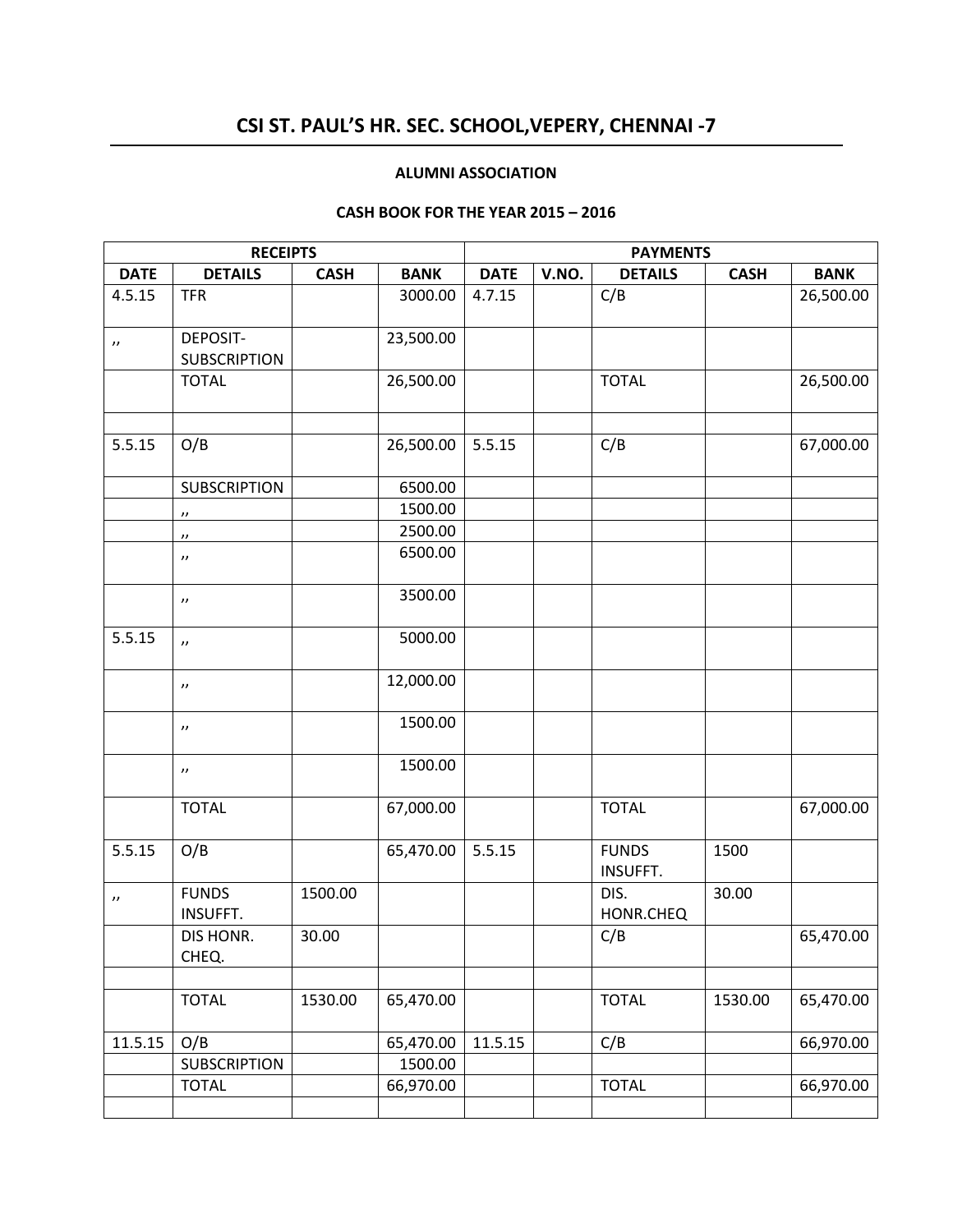|             | <b>PAYMENTS</b>          |             |             |             |       |                          |             |             |
|-------------|--------------------------|-------------|-------------|-------------|-------|--------------------------|-------------|-------------|
| <b>DATE</b> | <b>DETAILS</b>           | <b>CASH</b> | <b>BANK</b> | <b>DATE</b> | V.NO. | <b>DETAILS</b>           | <b>CASH</b> | <b>BANK</b> |
| 12.5.15     | O/B                      |             | 66,970.00   | 12.5.15     |       | C/B                      |             | 71,970.00   |
|             |                          |             |             |             |       |                          |             |             |
|             | <b>SUBSCRIPTION</b>      |             | 5000.00     |             |       |                          |             |             |
|             | <b>TOTAL</b>             |             | 71,970.00   |             |       | <b>TOTAL</b>             |             | 71,970.00   |
| 22.5.15     | O/B                      |             | 71,970.00   | 22.5.15     |       | C/B                      |             | 73,470.00   |
|             | <b>SUBSCRIPTION</b>      |             | 1500.00     |             |       |                          |             |             |
|             | <b>TOTAL</b>             |             | 73,470.00   |             |       | <b>TOTAL</b>             |             | 73,470.00   |
|             |                          |             |             |             |       |                          |             |             |
| 19.6.15     | O/B                      |             | 73,470.00   | 19.6.15     |       | C/B                      |             | 76,470.00   |
|             | <b>SUBSCRIPTION</b>      |             | 1500.00     |             |       |                          |             |             |
|             | $\boldsymbol{\prime}$    |             | 1500.00     |             |       |                          |             |             |
|             | <b>TOTAL</b>             |             | 76,470.00   |             |       | <b>TOTAL</b>             |             | 76,470.00   |
|             |                          |             |             |             |       |                          |             |             |
| 19.6.15     | O/B                      |             | 76,470.00   |             |       | <b>FUNDS</b><br>INSUFF.  |             | 1500.00     |
|             | <b>DISHONOUR</b><br>CHQ. | 1500.00     |             |             |       | PN. CH.                  |             | 30.00       |
|             | PN. CH.                  | 30.00       |             |             |       | <b>DISHONOUR</b><br>CHQ. | 1500.00     |             |
|             |                          |             |             |             |       | PN.CHQ.                  | 30.00       |             |
|             |                          |             |             | 19.5.15     |       | C/B                      |             | 74,940.00   |
|             | <b>TOTAL</b>             | 1500.00     | 76,470.00   |             |       | <b>TOTAL</b>             | 1530.00     | 76,470.00   |
| 13.7.15     | O/B                      |             | 74,940.00   | 13.7.15     |       | C/B                      |             | 82,440.00   |
|             | <b>SUBSCRIPTION</b>      |             | 7500.00     |             |       |                          |             |             |
|             | <b>TOTAL</b>             |             | 82,440.00   |             |       | <b>TOTAL</b>             |             | 82,440.00   |
| 13.7.15     | O/B                      |             | 82,440.00   | 13.7.15     |       | C/W                      |             | 14,829.00   |
|             | C/W                      | 14,829.00   |             |             |       | <b>EXPENSES</b>          | 14,829.00   |             |
|             |                          |             |             |             |       | <b>MET FOR</b>           |             |             |
|             |                          |             |             |             |       | CELEBRATING              |             |             |
|             |                          |             |             |             |       | <b>OLD BOYS</b>          |             |             |
|             |                          |             |             |             |       | <b>DAY- DETAILS</b>      |             |             |
|             |                          |             |             |             |       | <b>ENCLOSED</b>          |             |             |
|             |                          |             |             |             |       | C/B                      |             | 67,611.00   |
|             | <b>TOTAL</b>             | 14,829.00   | 82,440.00   |             |       | <b>TOTAL</b>             | 14,829.00   | 82,440.00   |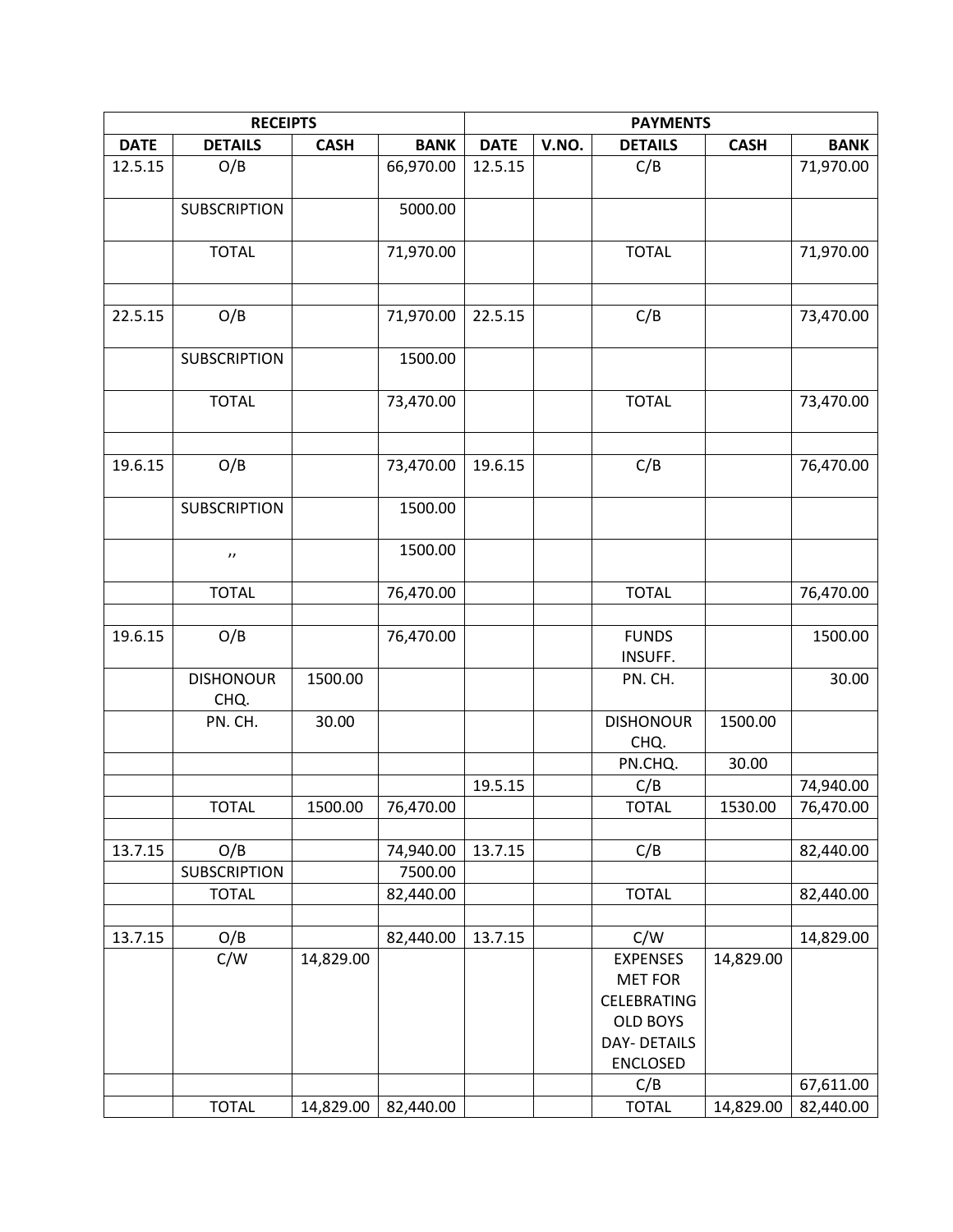|             | <b>RECEIPTS</b>     |             |             | <b>PAYMENTS</b>                                                      |  |              |  |           |  |  |
|-------------|---------------------|-------------|-------------|----------------------------------------------------------------------|--|--------------|--|-----------|--|--|
| <b>DATE</b> | <b>DETAILS</b>      | <b>CASH</b> | <b>BANK</b> | <b>CASH</b><br><b>DATE</b><br>V.NO.<br><b>DETAILS</b><br><b>BANK</b> |  |              |  |           |  |  |
| 31.7.15     | O/B                 |             | 67,611.00   | 31.7.15                                                              |  | C/B          |  | 68,306.00 |  |  |
|             | <b>INT</b>          |             | 695.00      |                                                                      |  |              |  |           |  |  |
|             | <b>TOTAL</b>        |             | 68,306.00   |                                                                      |  | <b>TOTAL</b> |  | 68,306.00 |  |  |
|             |                     |             |             |                                                                      |  |              |  |           |  |  |
| 14.8.15     | O/B                 |             | 68,306.00   | 14.8.15                                                              |  | C/B          |  | 73,306.00 |  |  |
|             | <b>SUBSCRIPTION</b> |             | 2500.00     |                                                                      |  |              |  |           |  |  |
|             | <b>SUBSCRIPTION</b> |             | 2500.00     |                                                                      |  |              |  |           |  |  |
|             | <b>TOTAL</b>        |             | 73,306.00   |                                                                      |  | <b>TOTAL</b> |  | 73,306.00 |  |  |
|             |                     |             |             |                                                                      |  |              |  |           |  |  |
| 17.8.15     | O/B                 |             | 73,306.00   | 17.8.15                                                              |  | C/B          |  | 77,306.00 |  |  |
|             | <b>SUBSCRIPTION</b> |             | 1000.00     |                                                                      |  |              |  |           |  |  |
|             | <b>SUBSCRIPTION</b> |             | 1500.00     |                                                                      |  |              |  |           |  |  |
|             | <b>SUBSCRIPTION</b> |             | 1500.00     |                                                                      |  |              |  |           |  |  |
|             | <b>TOTAL</b>        |             | 77,306.00   |                                                                      |  | <b>TOTAL</b> |  | 77,306.00 |  |  |
|             |                     |             |             |                                                                      |  |              |  |           |  |  |
| 24.8.15     | O/B                 |             | 77,306.00   | 24.8.15                                                              |  | C/B          |  | 95,306.00 |  |  |
|             | <b>SUBSCRIPTION</b> |             | 18,000.00   |                                                                      |  |              |  |           |  |  |
|             | <b>TOTAL</b>        |             | 95,306.00   |                                                                      |  | <b>TOTAL</b> |  | 95,306.00 |  |  |
|             |                     |             |             |                                                                      |  |              |  |           |  |  |
| 25.8.15     | O/B                 |             | 95,306.00   | 25.8.15                                                              |  | C/B          |  | 96,806.00 |  |  |
|             | <b>SUBSCRIPTION</b> |             | 1500.00     |                                                                      |  |              |  |           |  |  |
|             | <b>TOTAL</b>        |             | 96,806.00   |                                                                      |  | <b>TOTAL</b> |  | 96,806.00 |  |  |
|             |                     |             |             |                                                                      |  |              |  |           |  |  |
| 28.8.15     | O/B                 |             | 96,806.00   | 28.8.15                                                              |  | C/B          |  | 98,306.00 |  |  |
|             | <b>SUBSRIPTION</b>  |             | 1500.00     |                                                                      |  |              |  |           |  |  |
|             | <b>TOTAL</b>        |             | 98,306.00   |                                                                      |  | <b>TOTAL</b> |  | 98,306.00 |  |  |
|             |                     |             |             |                                                                      |  |              |  |           |  |  |
| 30.9.15     | O/B                 |             | 98,306.00   | 30.9.15                                                              |  | C/B          |  | 98,306.00 |  |  |
|             | <b>TOTAL</b>        |             | 98,306.00   |                                                                      |  | <b>TOTAL</b> |  | 98,306.00 |  |  |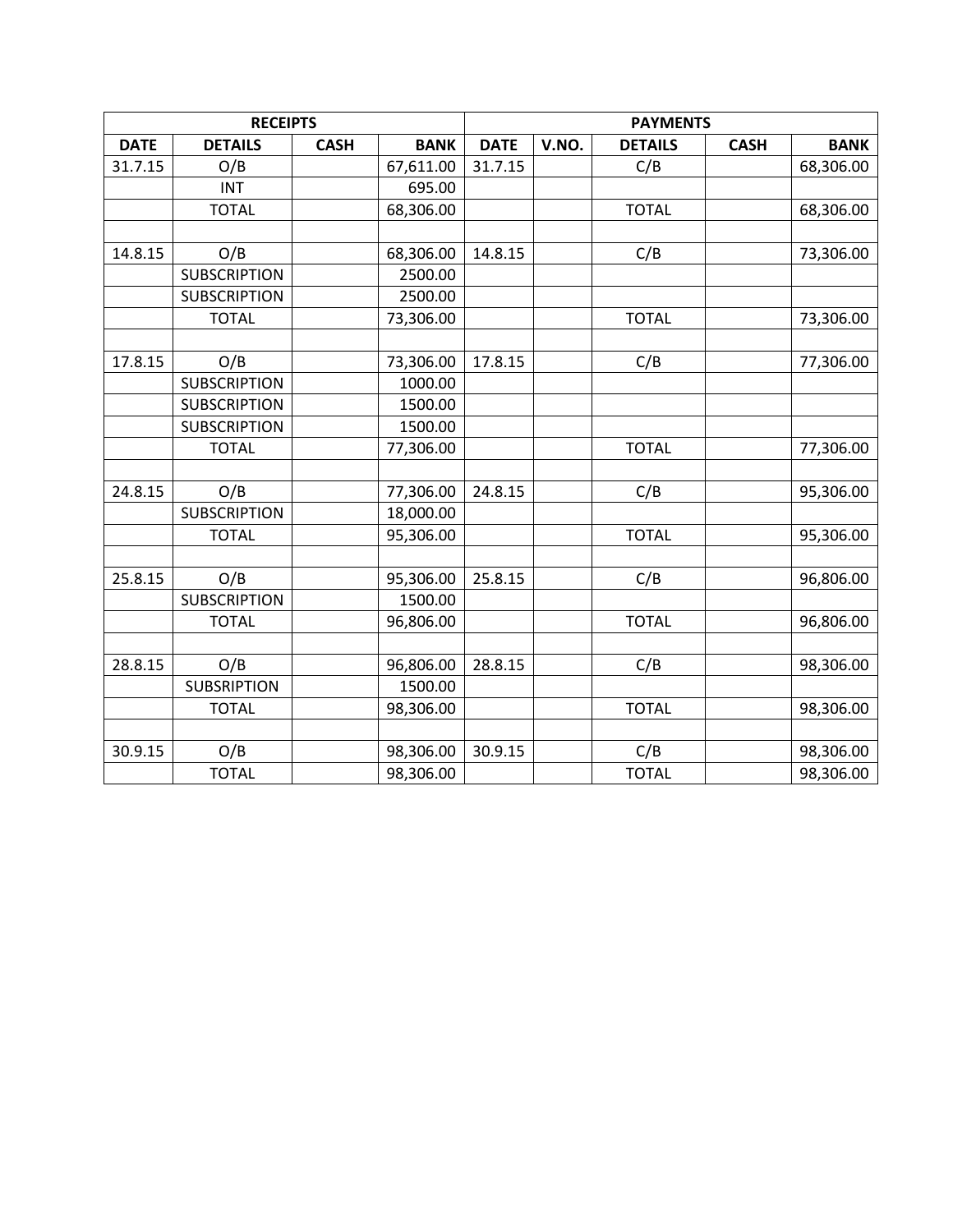### **OLD BOYS DAY**

#### **1.5.2015**

#### **EXPENSES DETAILS**

|             | <b>RECEIPTS</b> |               | <b>PAYMENTS</b>     |                         |                              |               |  |  |
|-------------|-----------------|---------------|---------------------|-------------------------|------------------------------|---------------|--|--|
|             | <b>DETAILS</b>  | <b>AMOUNT</b> | <b>DATE</b>         | V.NO                    | <b>DETAILS</b>               | <b>AMOUNT</b> |  |  |
| <b>DATE</b> |                 |               |                     |                         |                              |               |  |  |
| 13.7.15     | c/w             | 14,829.00     | 1.5.2015            | 1.                      | <b>SPORTS &amp; GAMES</b>    | 1059.00       |  |  |
|             |                 |               | $\mathbf{H}$        | $\overline{2}$          | <b>TEA/SNACKS</b>            | 3000.00       |  |  |
|             |                 |               | $\mathbf{H}$        | $\overline{\mathbf{3}}$ | <b>CULTURAL</b><br>PROGRAMME | 5000.00       |  |  |
|             |                 |               | $\mathbf{H}$        | $\overline{\mathbf{4}}$ | <b>GARLAND</b>               | 390.00        |  |  |
|             |                 |               | $\boldsymbol{\eta}$ | 5                       | <b>DECORATION</b>            | 500.00        |  |  |
|             |                 |               | $\boldsymbol{\eta}$ | 6                       | <b>HOSPITALITY</b>           | 500.00        |  |  |
|             |                 |               | $\mathbf{H}$        | $\overline{7}$          | <b>OTHER EXPENSES</b>        | 500.00        |  |  |
|             |                 |               | $\mathbf{H}$        | 8                       | PHOTO                        | 1830.00       |  |  |
|             |                 |               | $\mathbf{H}$        | 9                       | <b>INVITATIONS</b>           | 2050.00       |  |  |
|             | <b>TOTAL</b>    | 14,829.00     |                     |                         | <b>TOYAL</b>                 | 14,829.00     |  |  |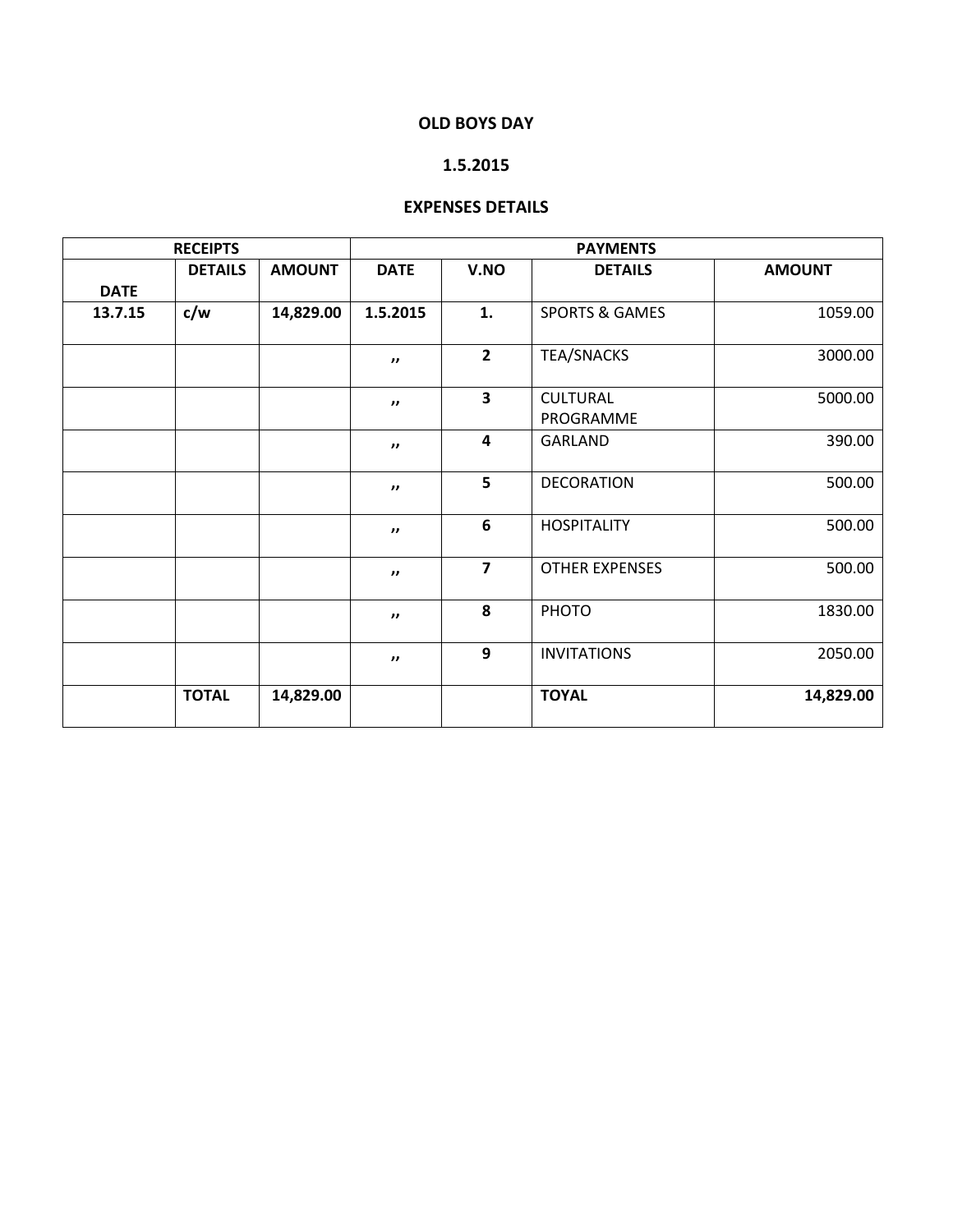## **CSI ST. PAUL'S HR. SEC. SCHOOL,VEPERY, CHENNAI -7**

#### **ALUMNI ASSOCIATION**

#### **STATEMENT OF ACCOUNTS**

#### **MAY -2015 TO SEPTEMBER - 2015**

|             | <b>RECEIPTS</b>     |             |             |             |       | <b>PAYMENTS</b>     |             |             |
|-------------|---------------------|-------------|-------------|-------------|-------|---------------------|-------------|-------------|
| <b>DATE</b> | <b>DETAILS</b>      | <b>CASH</b> | <b>BANK</b> | <b>DATE</b> | V.NO. | <b>DETAILS</b>      | <b>CASH</b> | <b>BANK</b> |
|             | <b>SUBSCRIPTION</b> |             | 112500.00   |             |       | <b>EXPENSES FOR</b> |             | 14,829.00   |
|             |                     |             |             |             |       | THE CELEBN.         |             |             |
|             |                     |             |             |             |       | OF OLD BOYS         |             |             |
|             |                     |             |             |             |       | <b>DAY</b>          |             |             |
|             | <b>BANK INT.</b>    |             | 695.00      |             |       | PENALTY FOR         |             | 60.00       |
|             |                     |             |             |             |       | CHQ.                |             |             |
|             |                     |             |             |             |       | <b>BOUNCING</b>     |             |             |
|             |                     |             |             |             |       |                     |             |             |
|             |                     |             |             |             |       |                     |             |             |
|             |                     |             |             |             |       | C/B                 |             | 98,306.00   |
|             |                     |             |             |             |       |                     |             |             |
|             | <b>TOTAL</b>        |             | 113195.00   |             |       | <b>TOTAL</b>        |             | 113195.00   |
|             |                     |             |             |             |       |                     |             |             |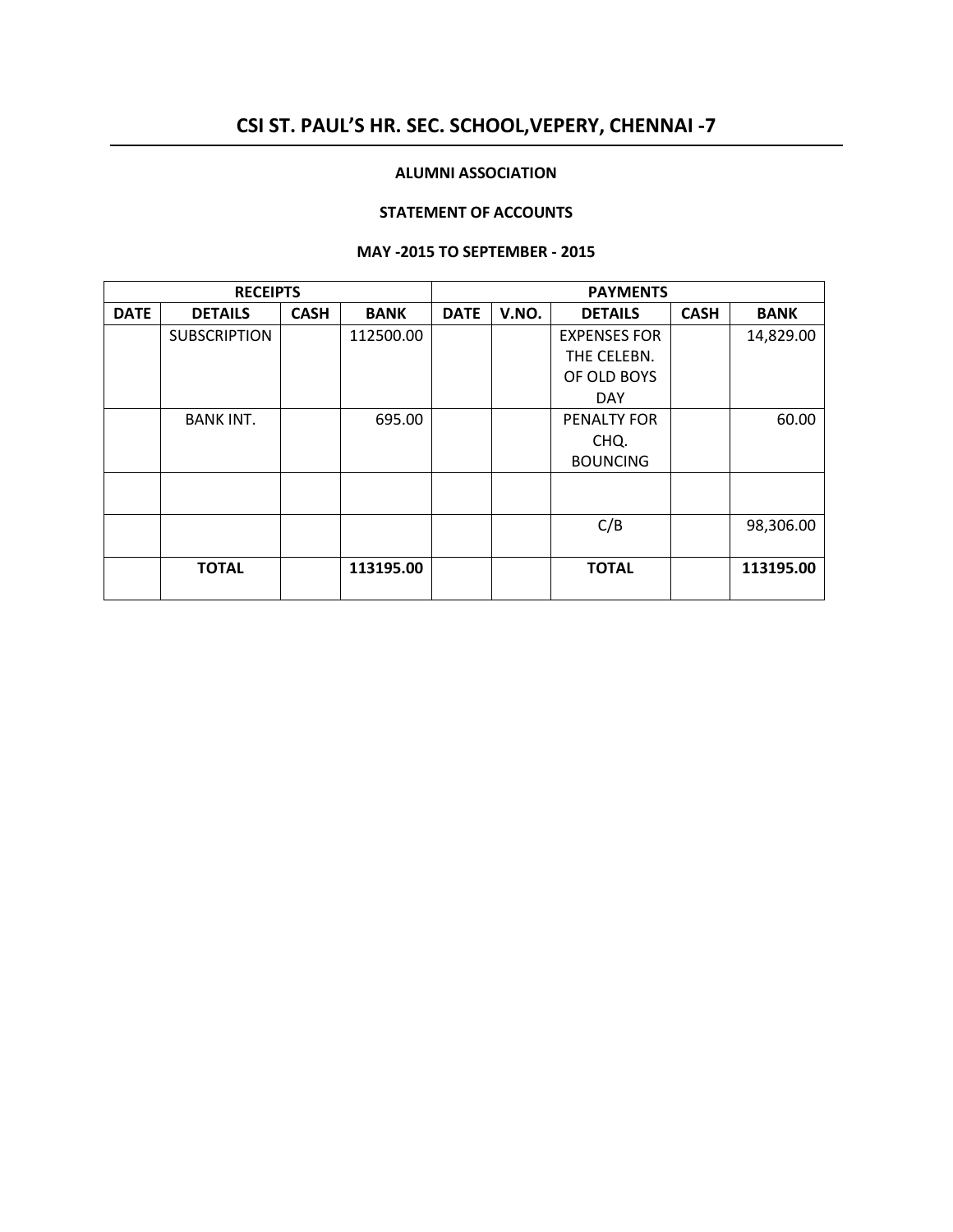## **CSI ST. PAUL'S HR. SEC. SCHOOL,VEPERY, CHENNAI -7**

#### **ALUMNI ASSOCIATION**

#### **BUDGET FOR THE PERIOD FROM OCTOBER -2015 TO SEPTEMBER - 2016**

| S.NO. | <b>DETAILS</b>                                       | <b>AMOUNT</b> |
|-------|------------------------------------------------------|---------------|
| 1.    | CONSTRUCTION OF COMMEMMORATION BUILDING              | 55,00,000.00  |
| 2.    | TRICENTENNIAL CELEBN. EXPENSES                       | 60,000.00     |
| 3.    | <b>GIVING SCHOLARSHIP FOR 10 STUDENTS</b>            | 1,20,000.00   |
| 4.    | <b>FIXING THREE SIGN BOARDS</b>                      | 75,000.00     |
| 5.    | ALUMNI CHRISTMAS FUNCTION TOBE CELEBRATED - EXPENSES | 20,000.00     |
| 6.    | OLD BOYS DAY CELEBN. TO BE CELEBRATED - EXPENSES     | 20,000.00     |
| 7.    | <b>MEETING EXPENSES</b>                              | 5000.00       |
|       | <b>TOTAL</b>                                         | 58,00,000.00  |
|       | AMOUNT COLLECTED THROUGH SUBSCRIPTION                | 1,57,000.00   |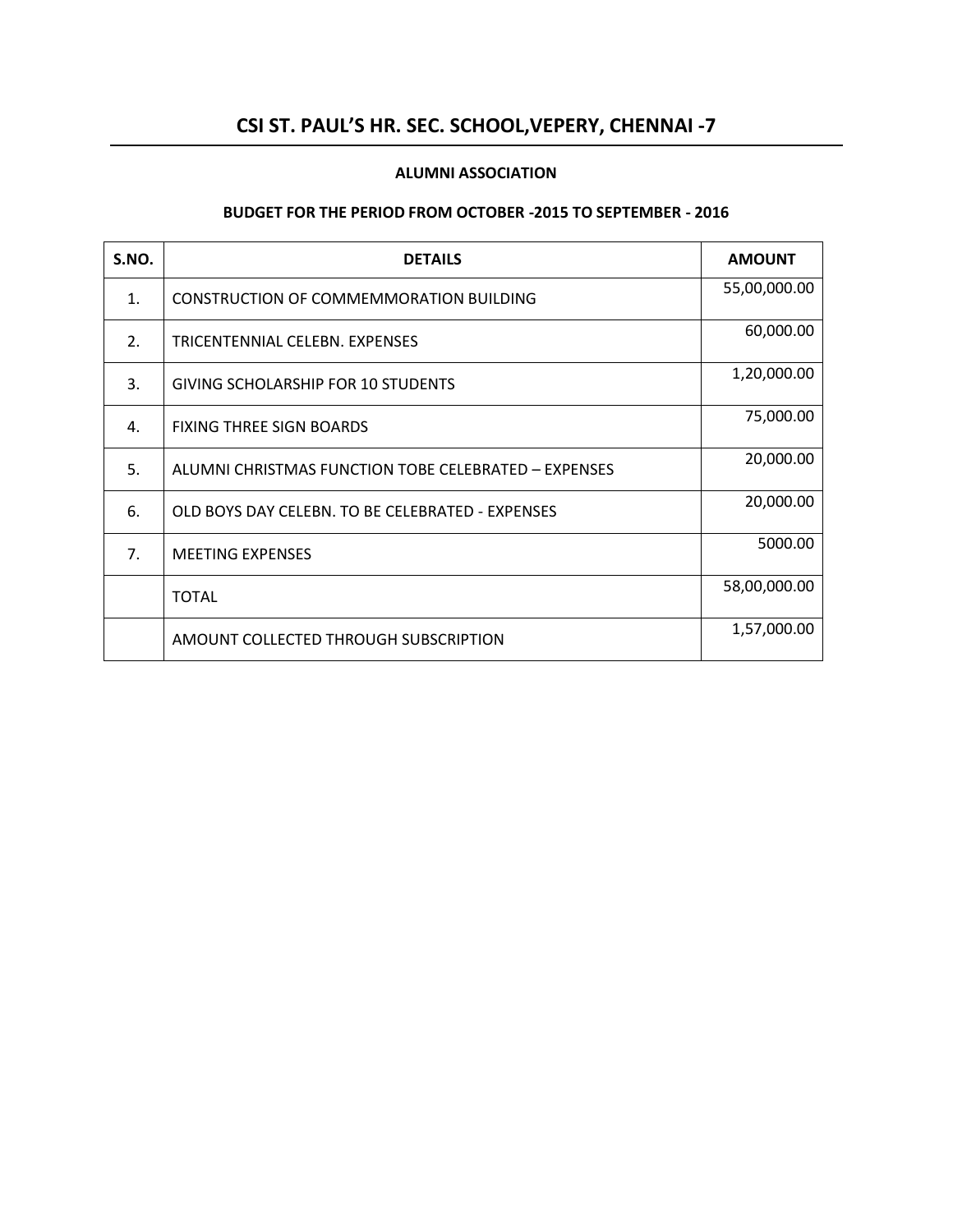## **ST. PAUL'S ALUMNI ASSOCIATION ACCOUNTS – 2015**

#### **SUBSCRIPTION DETAILS**

|      |           |                                                    |               | <b>MEMBERSHIP</b> |              | <b>CONTRIBUTION</b> |                      |                     |              |
|------|-----------|----------------------------------------------------|---------------|-------------------|--------------|---------------------|----------------------|---------------------|--------------|
| S.NO | ID<br>NO. | <b>NAME</b><br>M/S                                 | <b>ANNUAL</b> | <b>LIFE</b>       | <b>DONOR</b> | <b>ST.SCHOL</b>     | <b>SC.INFR</b><br>Α. | <b>TRICE</b><br>NT. | <b>TOTAL</b> |
| 1.   |           | P. RUBAN SAMUEL                                    |               | 1500              |              | 500                 | 1000                 | 500                 | 3,500        |
| 2.   |           | J. JEBARAJ SAMUEL                                  |               | 1500              |              |                     |                      | 2500                | 4,000        |
| 3.   |           | <b>MOHANDOSS</b>                                   |               | 1500              |              |                     |                      | 1000                | 2500         |
| 4.   |           | A.MANOHARAN<br>CH. NO.465202, CORP.<br><b>BANK</b> |               | 1500              |              | 500                 | 2000                 | 1000                | 5000         |
| 5.   |           | D.M. MURUGESAN                                     |               | 1500              |              | 500                 |                      | 1000                | 3000         |
| 6.   |           | RICHARD S.<br>SUNDERASAN<br>CH.NO.342220, SBI      |               | 1500              |              | 3500                | 3500                 | 3500                | 12,000       |
| 7.   |           | <b>VIVEK CHRISTIAN</b><br>CH.NO361892 SBI          |               | 1500              |              |                     | 5000                 |                     | 6500         |
| 8.   |           | P. SETHUSESHAN<br>945489, IOB                      |               | 1500              |              |                     | 5000                 |                     | 6500         |
| 9.   |           | M. THYAGU                                          | 500           |                   |              |                     |                      |                     | 500          |
| 10.  |           | <b>JOSHUA MANOHARAN</b><br>D                       |               | 1500              |              |                     |                      |                     | 1500         |
| 11.  |           | Y. D. JAYASINGH                                    |               | 1500              |              |                     |                      |                     | 1500         |
| 12.  |           | R.C. PAUL KANAGARAJ                                |               |                   | 10,000       |                     |                      |                     | 10000        |
| 13.  |           | R. DIWOSH KUMAR                                    |               | 1500              |              |                     |                      |                     | 1500         |
| 14.  |           | MURALIDHARAN RAMU                                  |               | 1500              |              |                     |                      |                     | 1500         |
| 15.  |           | P. SURESH                                          |               | 1500              |              |                     |                      |                     | 1500         |
| 16.  |           | V. SENTHIL KUMAR                                   | 500           |                   |              |                     | 500                  |                     | 1000         |
| 17.  |           | T. VELRAJ<br>321935, IOB                           |               | 1500              |              |                     |                      |                     | 1500         |
| 18.  |           | <b>JAWAHAR PAUL</b>                                |               | 1500              |              |                     |                      |                     | 1500         |
| 19.  |           | N. JAYABALAN<br>CH.NO2078/STD.CHATD<br>. BANK      |               | 1500              |              |                     | 3500                 |                     | 5000         |
| 20.  |           | A.ANDREWS<br>KIRUBAKARAN                           |               | 1500              |              |                     |                      |                     | 1500         |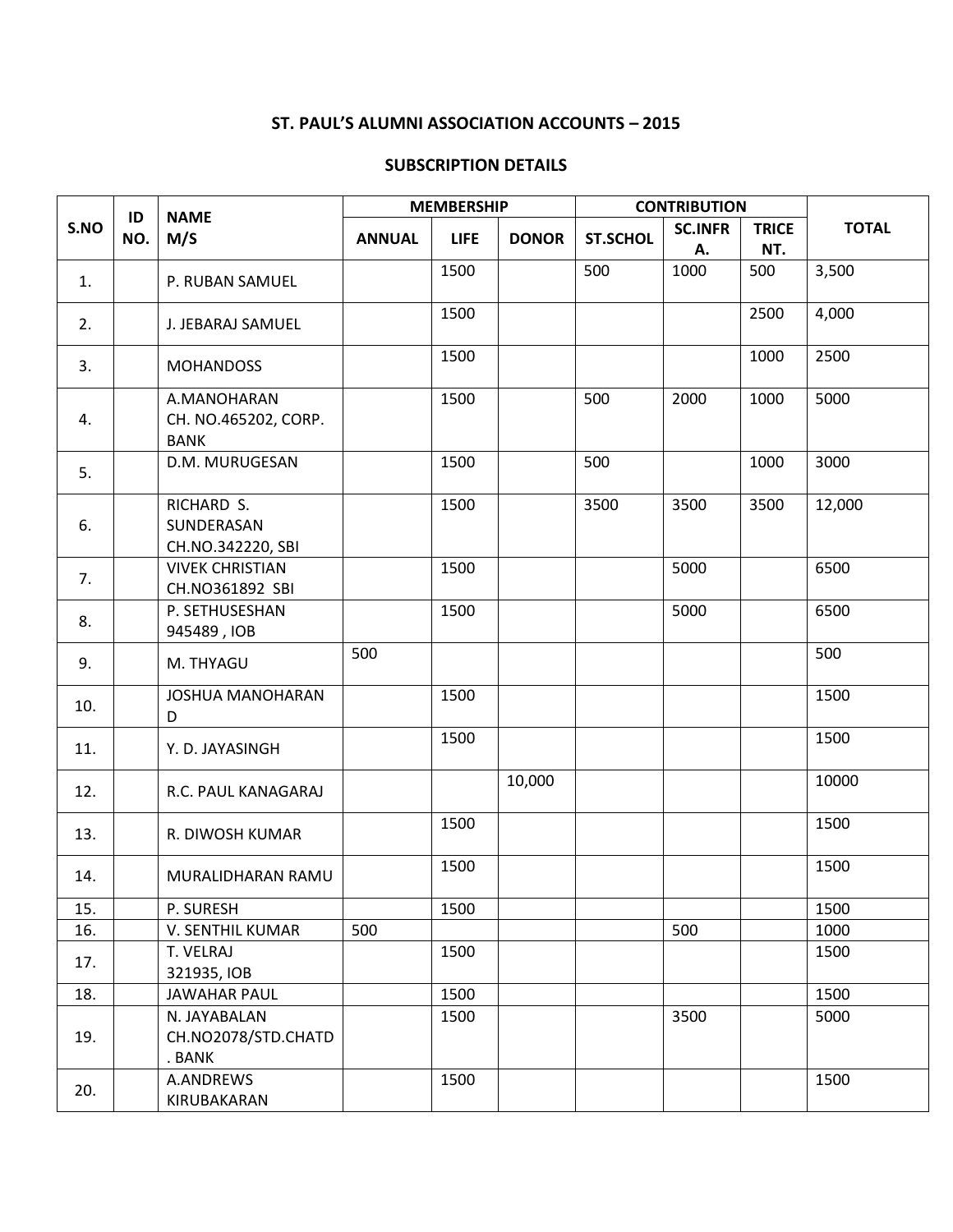| ID   |     | <b>NAME</b>                    |               | <b>MEMBERSHIP</b> |              | <b>CONTRIBUTION</b> |                  |                     |              |
|------|-----|--------------------------------|---------------|-------------------|--------------|---------------------|------------------|---------------------|--------------|
| S.NO | NO. | M/S                            | <b>ANNUAL</b> | <b>LIFE</b>       | <b>DONOR</b> | <b>ST.SCHOL</b>     | <b>SC.INFRA.</b> | <b>TRICE</b><br>NT. | <b>TOTAL</b> |
| 21.  |     | A.RUBAN DEVA<br>PRASATH        |               | 1500              |              |                     |                  |                     | 1500.00      |
| 22.  |     | K. BASKER                      |               | 1500              |              |                     |                  |                     | 1500.00      |
| 23.  |     | <b>B.BALAMURUGAN</b>           |               | 1500              |              |                     |                  |                     | 1500.00      |
| 24.  |     | C.JACOB                        |               | 1500              |              |                     |                  |                     | 1500.00      |
| 25.  |     | V. KUMAR                       |               | 1500              |              |                     |                  |                     | 1500.00      |
| 26.  |     | <b>AMOS VICTOR</b>             |               | 1500              |              |                     |                  |                     | 1500.00      |
| 27.  |     | V.D.THIRUMALAI                 |               | 1500              |              |                     |                  |                     | 1500.00      |
| 28.  |     | A.GALEN PETER                  |               | 1500              |              |                     |                  |                     | 1500.00      |
| 29.  |     | P. VICTOR SAMUEL               |               | 1500              |              |                     |                  |                     | 1500.00      |
| 30.  |     | V. RAMESH KUMAR                |               | 1500              |              |                     |                  |                     | 1500.00      |
| 31.  |     | S. MURALIDHARAN                |               | 1500              |              |                     |                  |                     | 1500.00      |
| 32.  |     | J.P.TWINKLIN                   |               | 1500              |              |                     |                  |                     | 1500.00      |
| 33.  |     | P. ISAAC LIVINGSTONE           |               | 1500              |              |                     |                  |                     | 1500.00      |
| 34.  |     | A.JAYACHANDRAN                 |               | 1500              |              |                     |                  |                     | 1500.00      |
| 35.  |     | KANAGARAJ ABRAHAM              |               | 1500              |              |                     |                  | 1000                | 2500.00      |
| 36.  |     | ANDREW CHANDRA<br><b>MOHAN</b> |               | 1500              |              |                     |                  |                     | 1500.00      |
| 37.  |     | S. SANKAR                      |               | 1500              |              |                     |                  |                     | 1500.00      |
| 38.  |     | KARUNAKARAN DANIEL             | 500           |                   |              |                     |                  |                     | 500.00       |
| 39.  |     | S. KRISHNA KUMAR               | 500           |                   |              |                     |                  |                     | 500.00       |
| 40.  |     | JEBARAJ THOMAS                 |               | 1500              |              |                     |                  |                     | 1500.00      |
| 41.  |     | KALYANA SUNDARAM               |               | 1500              |              |                     |                  |                     | 1500.00      |
| 42.  |     | P. S. JAWAHAR PAUL             |               | 1500              |              |                     |                  |                     | 1500         |
| 43   |     | A.S. JAYAGOPI                  |               | 1500              |              |                     |                  |                     | 1500         |